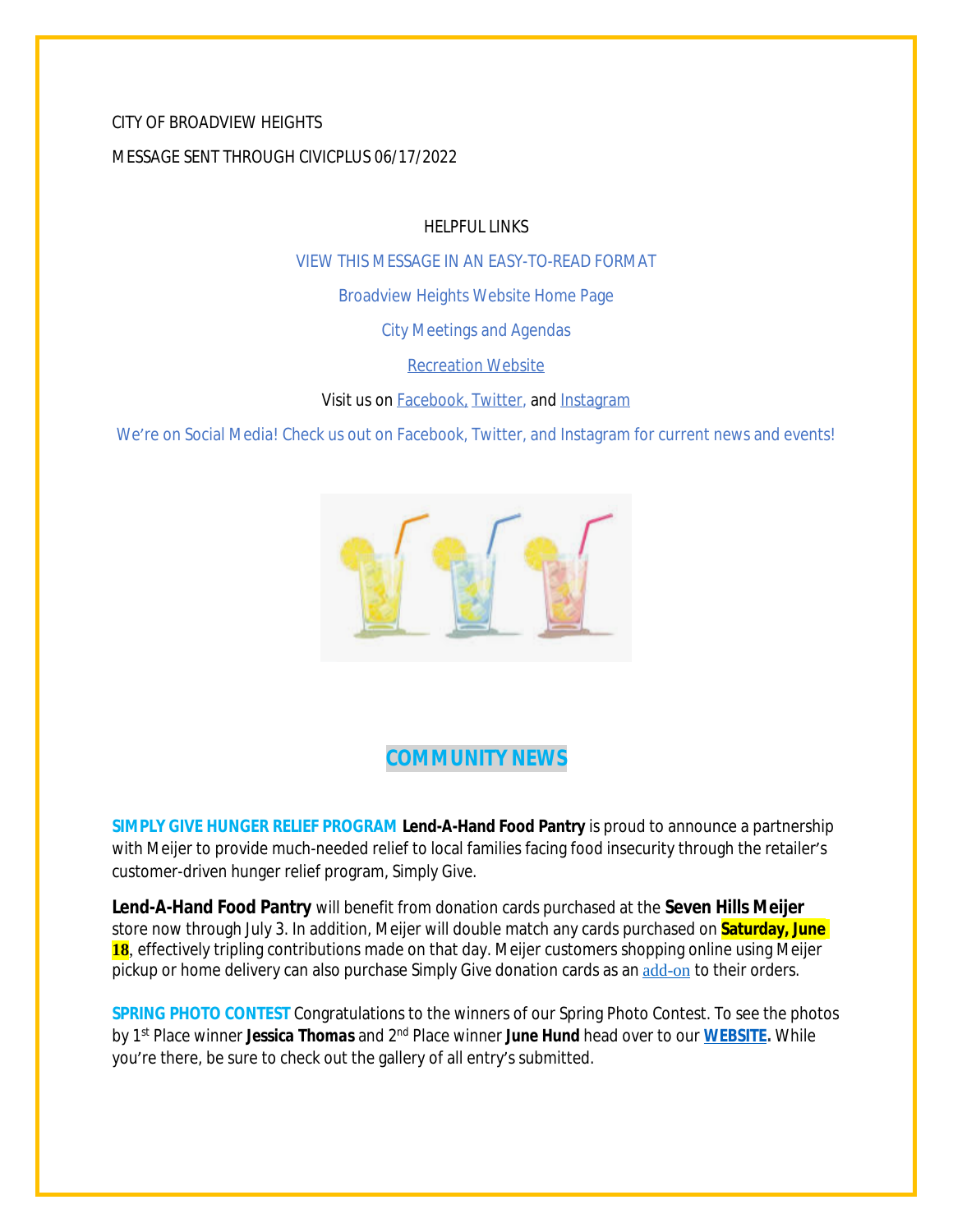**SUMMER BREAK** As we head into summer and schools start summer break, please be mindful that there will be more children out playing in yards, and riding their bikes. Please make sure you are aware of your surroundings, and following all posted traffic laws. We love our children, and want to keep them safe this summer!

**HYDRANT FLUSHING** The Fire Department will be flushing water mains and fire hydrants from May thru July. This work will be done as part of the Fire Department's ongoing preventative maintenance program. Generally, this work will be done during the hours of 9:00AM-4:00PM, Monday through Friday. Signs will be posted at the end of each street and entranceway to developments the day before flushing begins. We understand and appreciate your efforts in landscaping your property, but remember not to obstruct the hydrants with long grasses and/or shrubs. More information concerning dirty water is posted on the Fire Department Webpage.

**SUMMER CONCERT SERIES** Join us for warm nights filled with music this summer the first Friday of the month now through September. Thank you to all who came out to enjoy Sommer & Klann, we sure had a blast! July 1<sup>st</sup> will be our next Cruise In featuring the band **Nostalgia**. We will also be holding our 2<sup>nd</sup> Annual Music Festival August 12<sup>th</sup> & 13th. Bring a lawn chair and relax at our Community Amphitheater. Food and beverages will be available for purchase. For dates & details click **[HERE.](https://broadview-heights.org/ImageRepository/Document?documentId=9488)** We can't wait to see you there!

**HOME DAYS SCHEDULE** The 2022 Home Days program is online now! Start thinking now about what rides you will go on, what you will eat, and what bands you will see! There will be something for everyone! To see this year's program click **[HERE.](https://www.canva.com/design/DAE_rHLKtkA/AIFd_O5zMak0QjlSIEjVgQ/view?utm_content=DAE_rHLKtkA&utm_campaign=share_your_design&utm_medium=link&utm_source=shareyourdesignpanel%2311)**

**CUYAHOGA COUNTY PUBLIC LIBRARY EVENTS** Check out what the **[BRECKSVILLE](https://attend.cuyahogalibrary.org/events?r=thismonth)** branch and **[NORTH](https://attend.cuyahogalibrary.org/events?r=thismonth)  ROYALTON** branch have to offer!

#### **SERVICE DEPARTMENT**

# **440-717-4022**

**TRASH COLLECTION** Rumpke is a conscientious company and puts forth a great effort in collecting the trash in Broadview Heights. Despite these efforts, there are still equipment failures, drivers calling in sick, staffing issues, or other factors that may cause them to need to double up on routes or bring in a driver that is not familiar with the route and will drive it differently. That may mean your street gets collected earlier or later than usual. **Please make sure that your trash is on the curb by 7:00AM the morning of your collection day.** If you have questions about the collection, please call Rumpke at **1-800-**828-8171.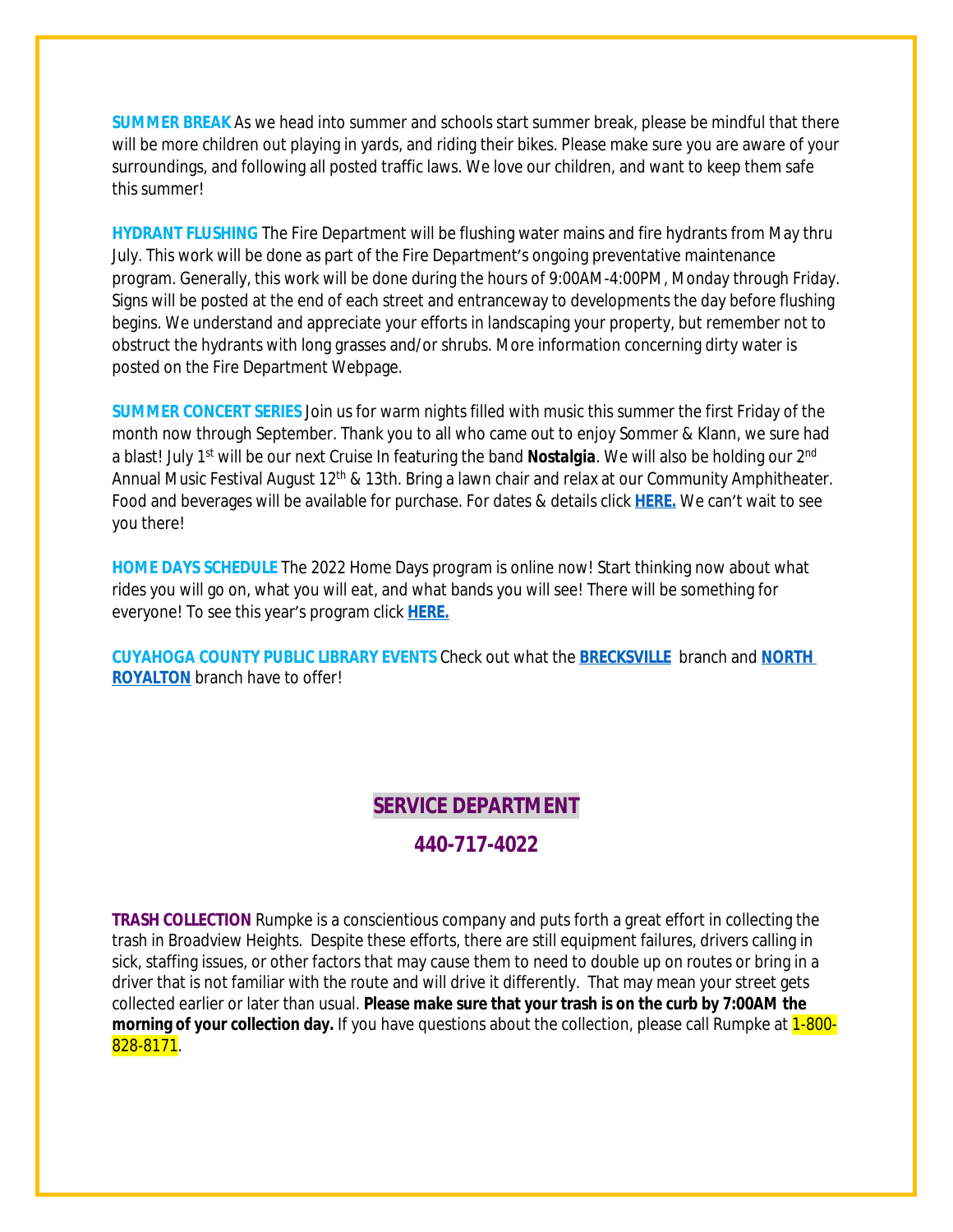**TRASH GUIDELINES** Wondering if you can put that computer in with the trash? Have a mattress to get rid of? Old paint in the garage? We can help tell you what you can put with the regular trash, what you can bring to us, and what needs a special pick-up. Visit our *Garbage & Recycling* **[PAGE](https://broadview-heights.org/1027/Garbage-Recycling)** for the answers.

**RECYCLING GUIDELINES** Recycling Do's & Don'ts If you have recycling specific questions, please visit the Cuyahoga Recycles website **[HERE.](https://cuyahogarecycles.org/how_to_recycle)**

### **RECREATION DEPARTMENT**

#### **440-838-4522**

**SPLASH PARK** Summer Hours are Monday – Friday (11:00AM-8:00PM) Saturday and Sunday (11:00AM-6:00PM).

**MAYOR ALAI'S 5K NEW!** The 5K this year will be hosted on Thursday, July 7<sup>th</sup>, at 7pm. We are excited to have our **FIRST** ever night run. Hermes Cleveland will be our event coordinator, and all participants will receive a free beer (21 and over) or sports drink. FEES \$25 on or before July 6 at 9am or \$30 afterwards. Family Rate: \$23/person. Register here <https://broadview-heights.org/644/Mayors-5K-and-1-Mile-Walk> The splash park, skate park, and playground will close at 5:00PM to prepare the area for the race.

**CAMPUS PLAYGROUND** The large slide at the playground is broken and has a 10-12 week lead for replacement. The new slide is due to arrive mid-July. We are also aware that the digger in the sandbox has a broken handle. We have ordered that new part and it should be here in the next few weeks.

**UNDER CONSTRUCTION** Please pardon our dust as we begin construction on the expansion of the stretching room and new locker rooms outside of the Fitness Center. The women's locker room will be shut down completely and the men's will remain open. Additional temporary stretching will be available on the lower level in multi-purpose room A.

**CONCESSIONS/HIGH MEADOWS FARM ICE CREAM** The *"Cash Only"* concession stands will be open on campus (Memorial Day through Labor Day) and at "The Fields Complex" during baseball and softball games.

**PROGRAMS/MEMBERSHIPS** Please visit us **[our website here](https://www.broadview-heights.org/292/Parks-Recreation)** for information on current programs, memberships and activities.

#### **CHECK US OUT ON FACEBOOK AND INSTAGRAM! NEW OPERATING HOURS:**

Monday through Friday 5:00AM – 9:00PM – Pool closes at 8PM Saturday 7:30AM – 6:00PM – Pool closes at 5:45PM Sunday 7:30AM - 6:00PM – Pool closes at 4PM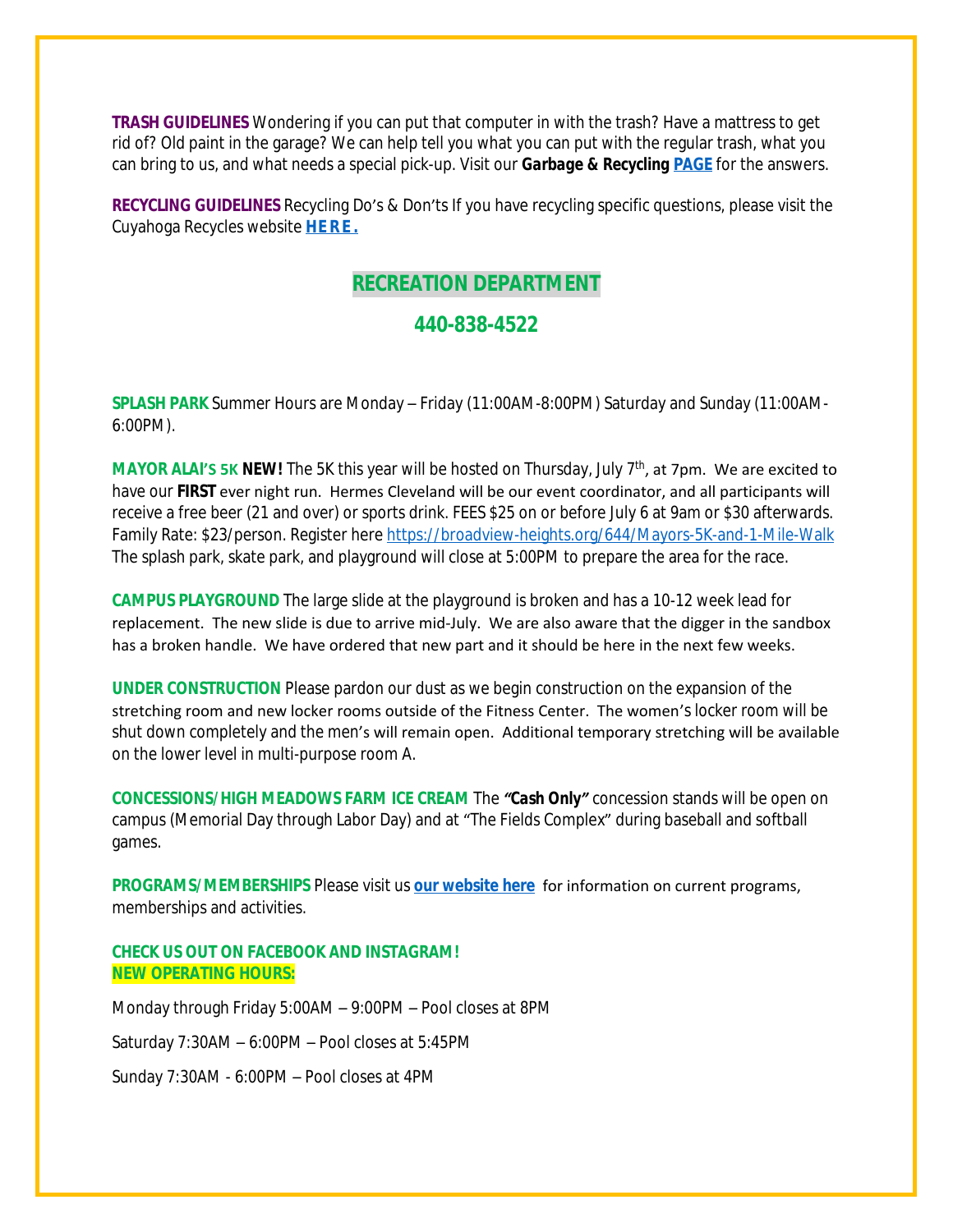#### **BUILDING DEPARTMENT**

### **440-526-6864**

**COMMON QUESTIONS, PROBLEMS, OR ISSUES HOMEOWNERS HAVE** As we head into summer, the Building Department wants to answer some of the most common issues and problems concerning homeowners.

- Make sure grass is cut in a timely manner. Must not exceed 6 inches
- Weeds in beds and throughout yard must be maintained
- Garbage must not be put at the street until evening of the day before pick up
- All Garbage and trash containers should be kept behind the front of the house
- Boats, trailers and campers must be parked behind the front building lot line
- Trip Hazards: Check sidewalks and driveways to make sure they are not more than ¾ of an inch higher or lower than adjacent sidewalks/driveways.
- Clean moss growing on roofs and siding
- If installing a portable pool follow city guidelines
- If installing a gas line to your pool heater, outdoor fireplace, or grill it must be pressure tested and installed to all codes
- Grass may be cut, and yardwork done by homeowners from 8:00AM to 8:00PM
- Contractors may work from 7:00AM to 7:00PM Monday thru Saturday
- Check with Building Department to make sure your contractors are registered and permitted properly

# **ENGINEERING DEPARTMENT**

#### **440-838-4705**

**EAST EDGERTON ROAD BRIDGE DETOUR** The area of East Edgerton Bridge will have a detour starting on June 20th and will run for approximately 120 days. For a map of the detour route please see the map [HERE.](https://www.facebook.com/photo/?fbid=337885605166630&set=a.238803055074886)

**POINT OF SALE INSPECTION OF SEPTIC SYSTEMS** Please see the ordinance regarding the Point of Sale Inspection for residents with septic systems. [1048.01 ORDINANCE POINT OF SALE INSPECTIONS OF](https://codelibrary.amlegal.com/codes/broadviewhts/latest/broadview_oh/0-0-0-13398)  SEPTIC SYSTEMS.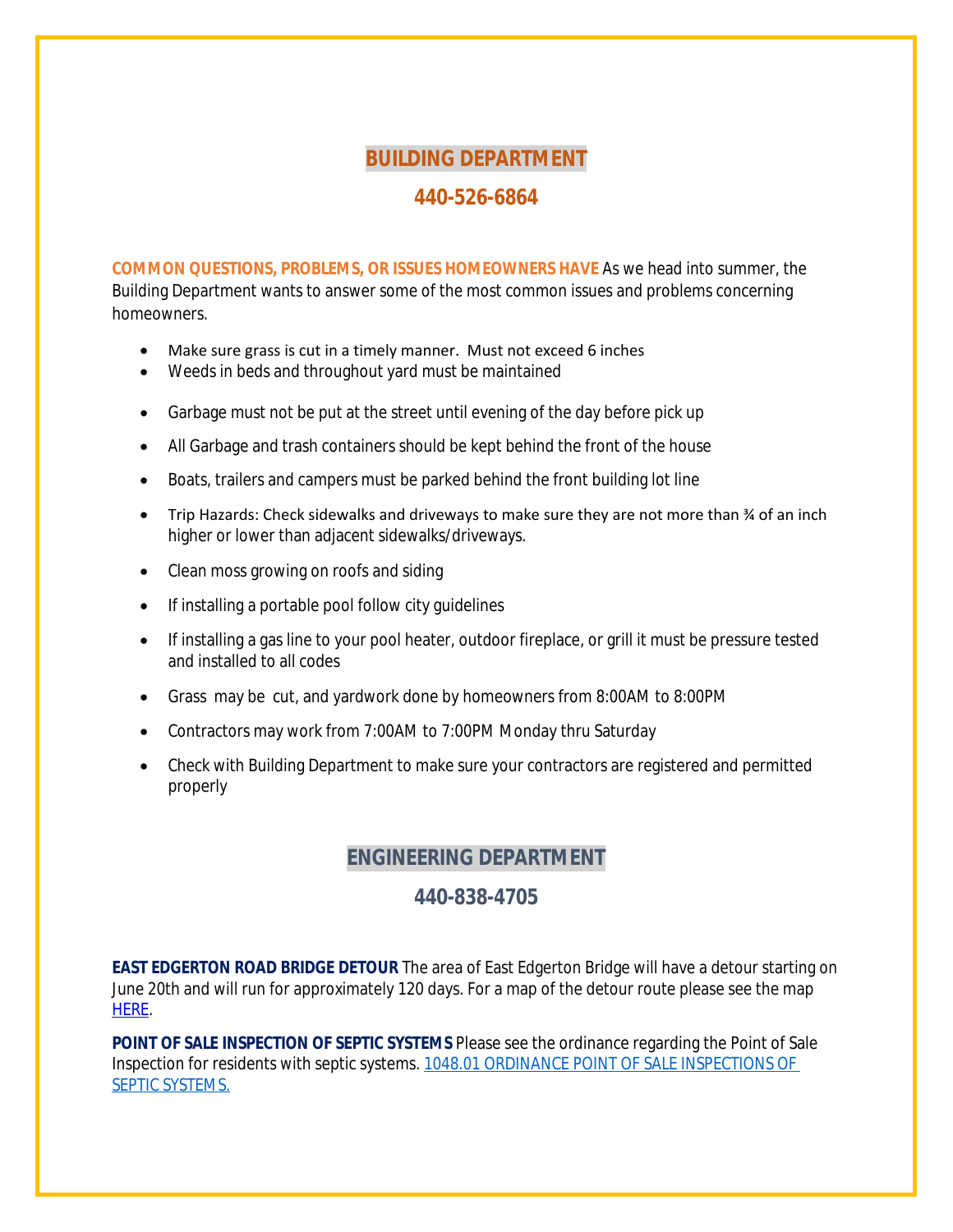**CULVERT REPLACEMENT PROJECT** The Culvert under West Royalton Road just east of Scottsdale Subdivision is being replaced. Black Horse Construction, the contractor, began in May. Two lanes of traffic will be maintained at all times. The project has a completion date of 10/31/2022.

Any issues regarding the replacement of the culvert can be directed to:

Brent Kovacs Public Information Officer ODOT District 12

[Brent.Kovacs@dot.ohio.gov](mailto:Brent.Kovacs@dot.ohio.gov)

### **THE CITY OF BROADVIEW HEIGHTS IS ACCEPTING APPLICATIONS**

Apply online at: **<https://www.broadview-heights.org/jobs.aspx>**

#### **SUMMER JOBS:**

**SEASONAL SERVICE/RECREATION WORKERS** Maintain baseball/softball fields, mow lawns, weed whack, landscaping, general labor, etc. At least 18 years old with a driver's license strongly preferred.

#### **PART TIME POSITIONS:**

**PART TIME RECREATION/ATHLETICS SPECIALIST** Performs evening and weekend supervisory and administrative duties for oversight of the Fitness Center and to assist the Athletic Manager with programs. Requires excellent communications and customer service skills, attention to detail, and at least one year experience in the Recreation field. Related college degree preferred, broad knowledge of sports, recreation and fitness is required.

**PART TIME CUSTODIAN** Evening and weekend work, 15–20 hours/week. Performs custodial duties as directed, dusting, picking up trash and clutter, mopping, vacuuming, cleaning and restocking restrooms, cleaning and sanitizing surfaces and equipment. May assist with setting up and taking down chairs, tables and equipment for meetings and events.

**PART TIME HEAD LIFEGUARD** Performs all Lifeguard duties and maintains presence on pool deck when not lifeguarding; oversees Lifeguards and Water Safety Instructors to ensure duties are completed properly and safety is maintained. Must have current certifications, prior supervisory experience and at least 2 years of experience as a Lifeguard.

**LIFEGUARD** Evening/Weekend and Day Shift positions are currently open. Must hold current Lifeguard Certification. We offer free certification training to be a Water Safety Instructor to our interested Lifeguards. Must be at least 15 years old. Please apply online or contact our Aquatics Manager at **[udrinko@broadview-heights.org](mailto:udrinko@broadview-heights.org)**.

**PART TIME PROPERTY MAINTENANCE INSPECTOR (Seasonal through October)** Conducts property inspections and identifies property maintenance code violations. Receives and investigates complaints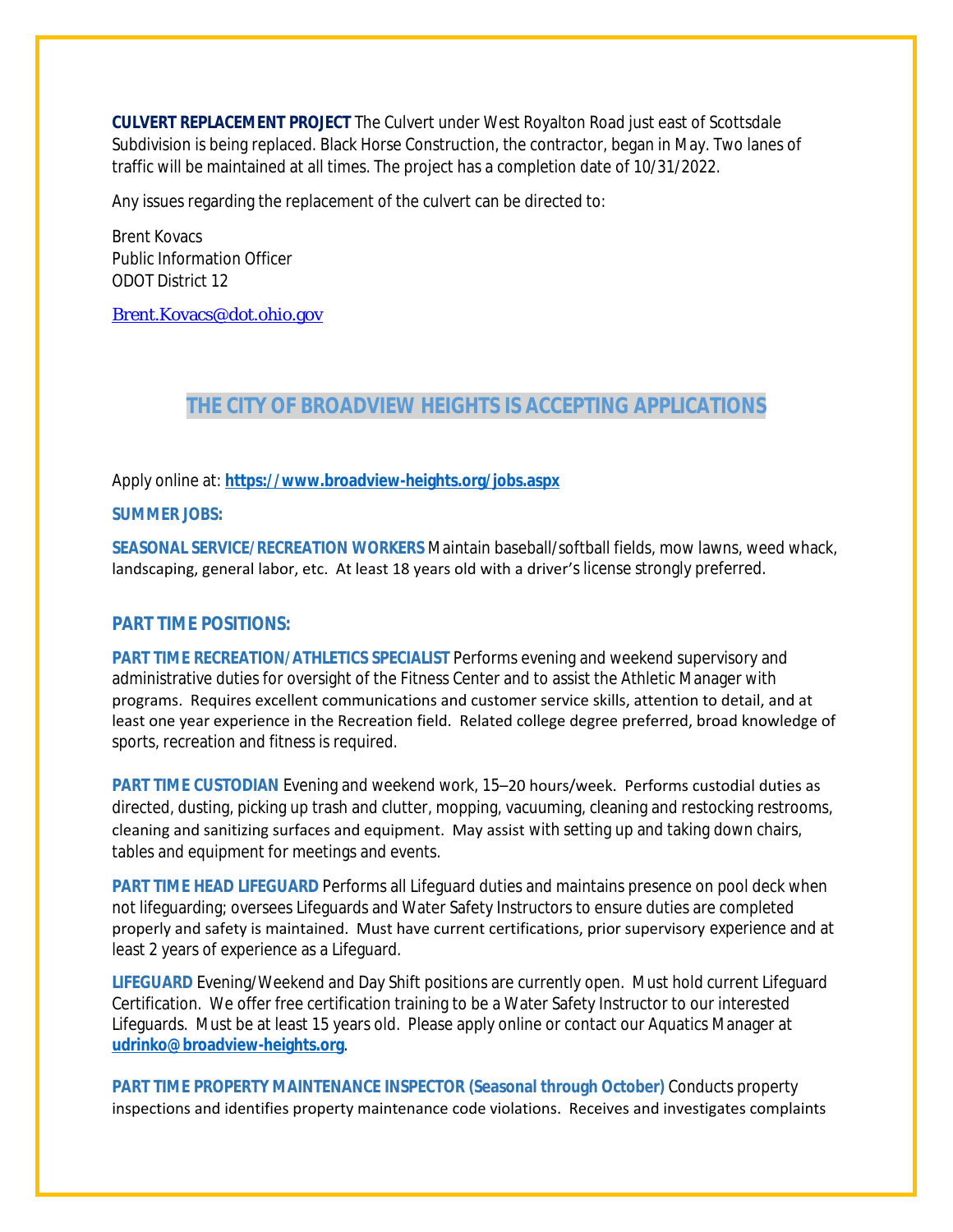regarding high weeds and grass, garbage, abandoned vehicles and exterior building maintenance issues. Inputs information into computer and prepares reports. Job requires working both indoors and outdoors at varied locations; must have current driver's license and ability to traverse uneven terrain.

### **HUMAN SERVICES DEPARTMENT**

### **440-526-4074**

**MIND CHALLENGE WINNERS!** The Broadview Heights team advanced to the finals and clinched the first place trophy again this year. They were the 2021 returning champions and defeated 89 other teams competing to take their title. As the first place team, they won a \$2,500.00 top prize and plan to return next year to defend their title again.

**BOARD GAMES AND SNACKS** Join us for Yatzee, Boggle or a game of Trouble on Friday, June 24<sup>th</sup> at 11:30 AM. There's always a lot of laughter and fun.

**CHAIR VOLLEYBALL** Chair volleyball is held every Thursday at 11:00 AM. We are gathering a regular group but have room for more. Come join the fun and exercise.

**MOVIES & MUNCHIES** Join us Monday, June 27<sup>th</sup> at 11:00AM for a movie and snacks. We will be showing "*Return to the Secret Garden*" a movie where three children explore the mysteries of an English manor and discover what it means to be a friend.

# **REMINDERS**

**PETS** Please remember that pets are not allowed at any city events that do not specifically call for them.

**NO OVERNIGHT PARKING ON CITY STREETS [Codified Ordinance](http://library.amlegal.com/nxt/gateway.dll/Ohio/broadviewhts/codifiedordinancesofbroadviewheightsohio?f=templates$fn=default.htm$3.0$vid=amlegal:broadviewhts_oh)** section 452.05(c) (1) prohibits parking on city streets between the hours of 3:00AM and 6:00AM. Per Codified Ordinance section 452.20 (a), signs are posted at city limits.

**WARM WEATHER REMINDERS** As the weather gets nicer, we wanted to share a few City Ordinances that you may find helpful.

Fire Ordinances

[1650.07 CONTROL OF OPEN FLAME OR BURNING](https://codelibrary.amlegal.com/codes/broadviewhts/latest/broadview_oh/0-0-0-19759#JD_1650.07)

[660.08 OPEN BURNING](https://codelibrary.amlegal.com/codes/broadviewhts/latest/broadview_oh/0-0-0-9310#JD_660.08)

[672.10 FIREWORKS](https://codelibrary.amlegal.com/codes/broadviewhts/latest/broadview_oh/0-0-0-10047#JD_672.10)

Noise Ordinances